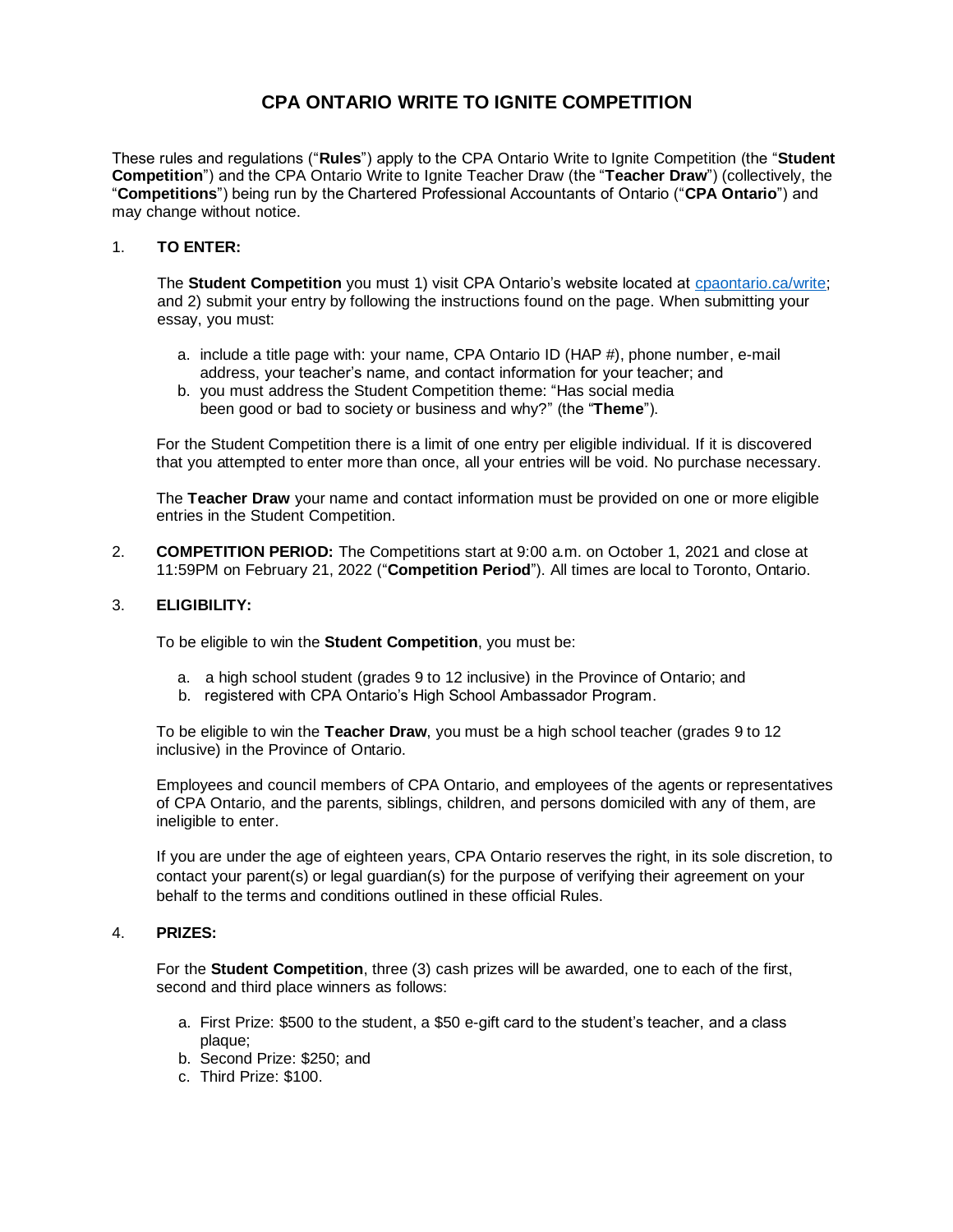For the **Teacher Draw** the prize will be one (1) \$100 e-gift card, drawn from the names of teachers on the essay cover pages of eligible entries.

A prize must be accepted as awarded. A prize may not be sold or transferred. If the prize is not awarded in cash, it is not convertible to cash. All amounts are in Canadian dollars.

For the Student Competition, the odds of winning a prize will depend on the number of eligible entries received during the Competition Period. The Student Competition is skills-based. The odds of winning a prize will depend on the number of eligible entries received during the Competition Period and the quality of those entries. The number of entrants is presently unknown.

The Teacher Draw will be random. Teacher's names are put in the draw by having students in their class submit an entry. Each time a student in a teacher's class enters the contest, the teacher's name will be added in the draw, increasing the chances to win. The odds of winning a prize will depend on the number of eligible entries received during the Competition Period. The odds of winning a prize will depend on the number of eligible entries received during the Competition Period. The number of entrants is presently unknown.

#### 5. **ESSAY REQUIREMENTS:** To be eligible for a prize in the Student Competition, an essay must:

- a. Include a cover page with all required information outlined in Section 1;
- b. Be 500-550 words in length;
- c. Address the Theme;
- d. Include in-text citations in MLA format; and
- e. Include a bibliography in MLA format.

For questions regarding MLA format, please reach out t[o getinvolved@cpaontario.ca](mailto:getinvolved@cpaontario.ca) if required.

CPA Ontario reserves the right, in its sole discretion, to reject and disqualify any entry deemed offensive and/or inappropriate (as determined in the sole discretion of CPA Ontario), or that does not meet any or all of the eligibility criteria listed in sections 1 or 5.

6. **DETERMINATION OF WINNERS:** Winners will be announced on March 4, 2022 by 5:00 PM ("Winners Announcement Date").

CPA Ontario will select three winners for the **Student Competition** from among all eligible entries received during the Competition Period and subsequently determine whether they have won the First Prize, Second Prize or Third Prize. CPA Ontario will select the winners based on the following criteria:

- a. demonstration of and adherence to the Theme;
- b. research demonstrated;
- c. creativity; and
- d. clarity, language and originality.

In the **Teacher Draw,** CPA Ontario will randomly draw a teacher's name, from among all eligible entries received in the Student Competition during the Competition Period, to be the winner of the \$100 e-gift card. Teacher's names are put in the draw by having students in their class submit an eligible entry. Each time a teacher's name is on the title page of an eligible entry in the Student Competition the teacher's name will be added to the draw, increasing the teacher's chances to win.

7. **NOTIFICATION:** Winners of the Competitions will be contacted by phone or email on the Winners Announcement Date. Once the First Prize winner has been notified, the teacher included on the title page of the First Prize winner's essay will be contacted regarding the business department portion of the First Prize. Once the prize allocation has been determined by CPA Ontario, it will be announced on the Winners Announcement Date and may be posted on CPA Ontario's website, and/or any of CPA Ontario's social media pages.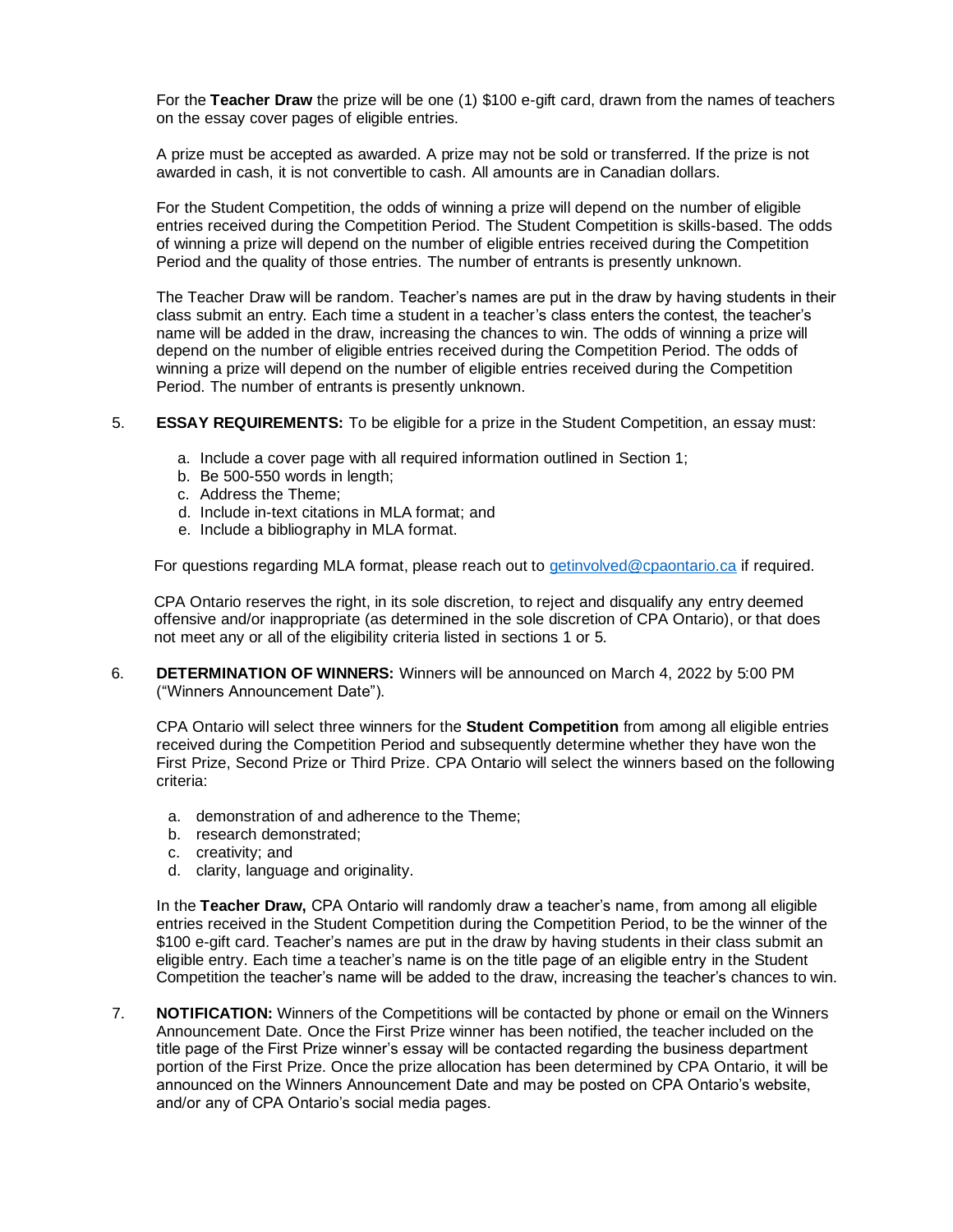Winners will have 5 business days from date of notification to accept the prize by replying via phone or email as directed by CPA Ontario in the notification. CPA Ontario is not responsible for and shall not be liable for late, lost, misdirected, or unsuccessful efforts to notify the winners. If a selected entrant cannot be contacted or fails to respond within the allotted time, CPA Ontario reserves the right to void that entry and select another eligible entrant for that prize (and in the event that the subsequent selected entrant cannot be contacted or fails to respond, a further entrant will be selected), until a winner is determined, provided further that in the event a winner is not determined after attempts have been made to contact 3 further entrants, CPA Ontario may elect not to conduct any further redraws and not award such prize. In the event a potential winner does not comply with these Rules, CPA Ontario shall have the right to disqualify the potential winner, and select an alternate potential winner, and CPA Ontario shall be fully and completely released and discharged from any liability or responsibility in this regard.

## **GENERAL RULES**

- 8. By entering the Competitions, you agree to accept and abide by the Rules. All decisions of CPA Ontario with respect to any aspect of the Competitions, including without limitation, the eligibility of entries, are final and binding on all entrants. References in these Rules to an entrant under the age of eighteen years or to their obligations, undertakings and agreements, apply to and include their parent(s) or legal guardian(s), as applicable.
- 9. CPA Ontario may require proof of identity or eligibility (in a form acceptable to CPA Ontario) from an entrant. Failure to provide such proof in a timely manner may result in disqualification of the entrant by CPA Ontario, in its sole discretion.
- 10. All entries become property of CPA Ontario. By participating in the Competitions, you grant CPA Ontario a world-wide, royalty-free and exclusive right and license to use, display, reproduce, edit, modify, adapt and publish, in whole or in part, your entry.
- 11. You represent and warrant that there is no third-party copyrighted material in your entry, or that you have received all necessary permissions or licenses for any such third party copyrighted material. You irrevocably assign, transfer and set over unto CPA Ontario, all right, title and interest in all copyright and other intellectual property rights that exist in the entry.
- 12. By participating in the Competitions, you agree that CPA Ontario, and its employees, promotional or advertising agencies, agents and designees shall have the right and permission to use your name, city and province of residence, image, likeness, actions or statements in any medium (including social media) for educational, commercial, promotional or other purposes, without further authorization, compensation or notification.
- 13. CPA Ontario does not assume any responsibility for incorrect or inaccurate capture of entry information, technical malfunctions, human or technical error, seeding or printing errors, lost, delayed or garbled data or transmissions, omission, interruption, deletion, defect or failures of any telephone or computer line or network, computer equipment, software or any combination thereof. Any entry materials or data that have been tampered with or altered are void. If for any reason, in the opinion of CPA Ontario, in its sole discretion, one or both of the Competitions are not capable of running as originally planned, or if the administration, security, fairness, integrity or the proper conduct of one or both of the Competitions are corrupted or adversely affected, including by reason of infection by computer virus, bugs, tampering, unauthorized intervention, fraud, technical failures or any other causes beyond its control, CPA Ontario reserves the right to cancel, terminate, modify, amend, extend or suspend one or both of the Competitions, and select winners from previously received eligible entries. CPA Ontario reserves the right to modify the Rules without materially affecting the terms and conditions hereof. CPA Ontario reserves the right, in its sole discretion, to disqualify any entrant they find to be tampering with the entry process or the operation of the Competitions or to be acting in violation of the Rules or otherwise in a disruptive manner. Any attempts to deliberately damage the Competitions website or to undermine the legitimate operation